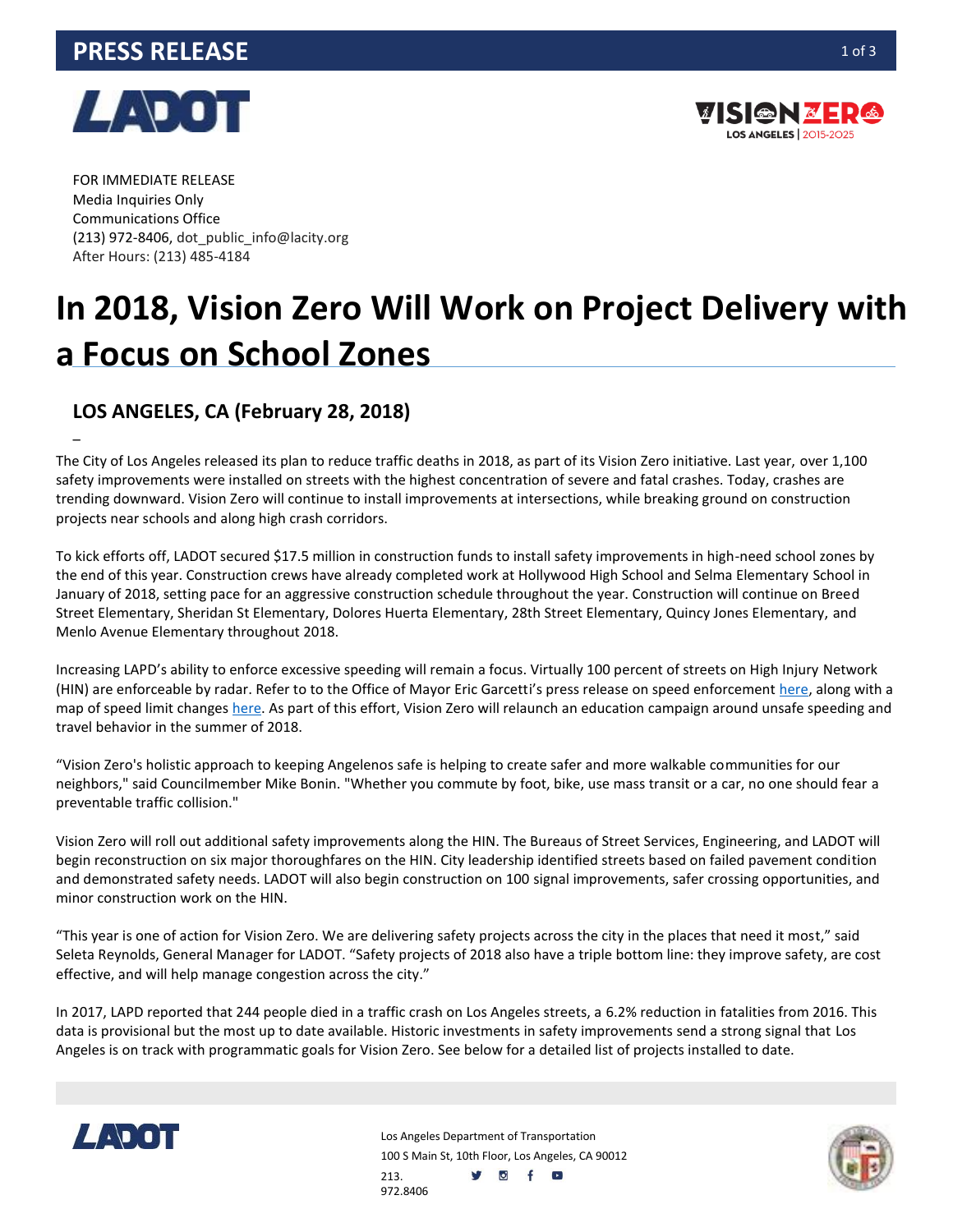

*ERSENBERG* **LOS ANGELES** 2015-2025

To view the Action Plan in full, visit visionzero.lacity.org/resources. For more information on Vision Zero, visit visionzero.lacity.org. For more information about LADOT, visit ladot.lacity.org.

###

| Improvement                              | Completed                             |                              |
|------------------------------------------|---------------------------------------|------------------------------|
|                                          | On 40 priority corridors              | Off 40 priority<br>corridors |
| Crosswalks Upgrade <sup>1</sup>          | 586                                   | æ,                           |
| Speed Feedback Signs <sup>2</sup>        | 139                                   | 5                            |
| Intersection Tightening/Curb Extensions  | 191                                   |                              |
| Crosswalk Paddle Signs                   | 38                                    | 72                           |
| Pedestrian Refuge Islands                | 1                                     | 6                            |
| Leading Pedestrian Intervals             | 45                                    | 23                           |
| Flashing Beacons for Existing Crosswalks | 10                                    |                              |
| Scramble Crosswalks                      | 3                                     | 1                            |
| New Crosswalks with Flashing Beacons     |                                       | -                            |
| New Traffic Signals                      |                                       |                              |
| Left-Turn Traffic Signal Phasing Upgrade |                                       |                              |
| <b>TOTAL*</b>                            | 1,013                                 | 107                          |
|                                          | 1,120 total<br>improvements completed |                              |

#### **VISION ZERO: PROJECTS As of January 2018**

\* Does not include Vision Zero-aligned improvements as part of stand-alone grant projects

1. Does not include crosswalks upgraded to continental outside of VZ Program e.g. resurfacing, other capital projects

2. Does not include a small number of speed feedback signs installed outside of VZ Program as part of capital project